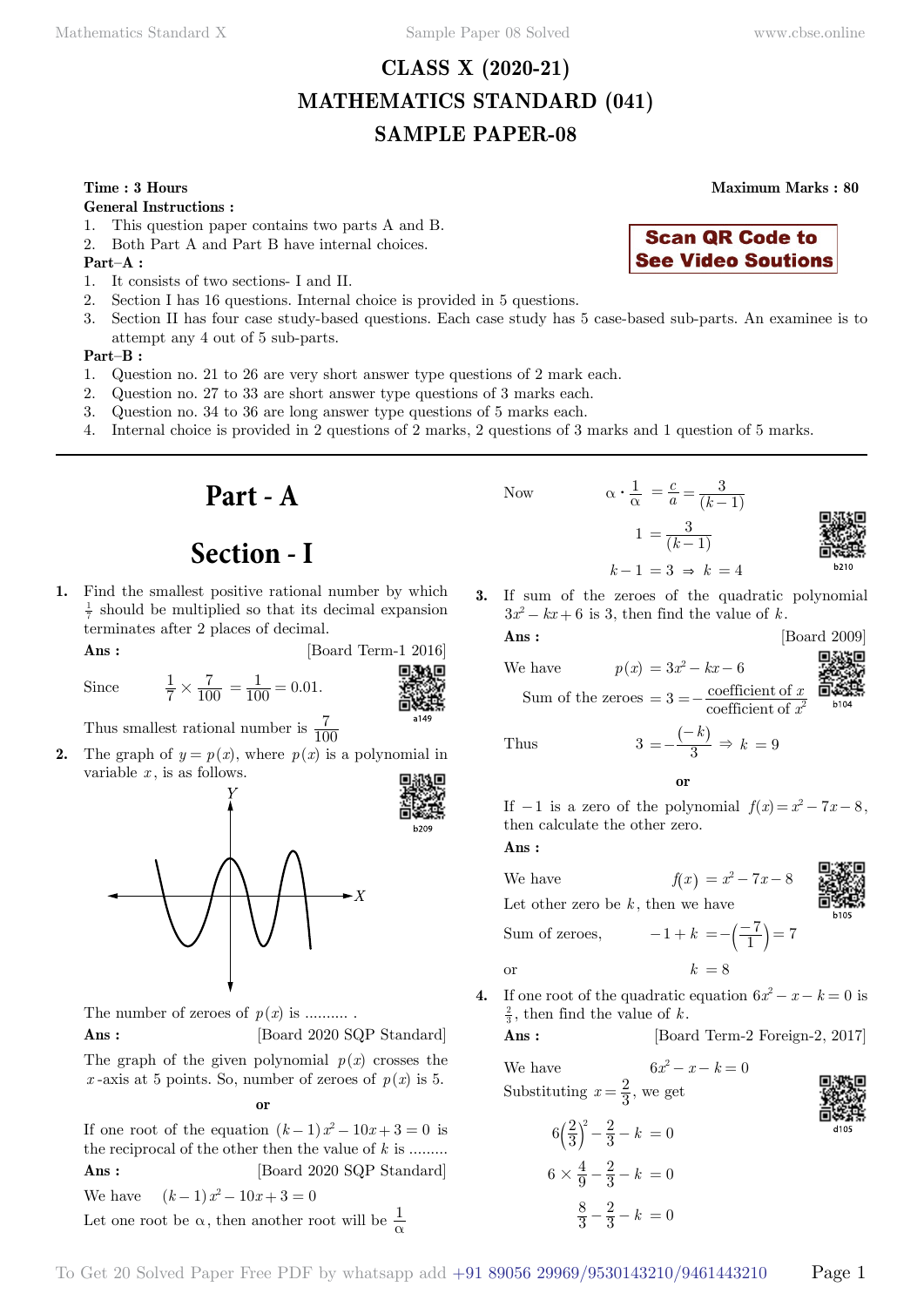$$
\frac{8-2}{3} - k = 0
$$

$$
2 - k = 0
$$

Thus  $k = 2$ .

#### **o**

Find the value(s) of  $k$  if the quadratic equation  $3x^2 - k\sqrt{3} x + 4 = 0$  has real roots.

$$
Ans: \qquad \qquad [SQP 2017]
$$

If discriminant  $D = b^2 - 4ac$  of quadratic equation is equal to zero, or more than zero, then roots are real.

We have  $3x^2 - k\sqrt{3}x + 4 = 0$ 

Comparing with  $ax^2 + bx + c = 0 = 0$  we get

$$
a = 3, b = -k\sqrt{3} \text{ and } c = 4
$$
  
For real roots 
$$
b^2 - 4ac \ge 0
$$

$$
(-k\sqrt{3})^2 - 4 \times 3 \times 4 \ge 0
$$

$$
3k^2 - 48 \ge 0
$$

$$
k^2 - 16 \ge 0
$$

$$
(k - 4)(k + 4) \ge 0
$$

Thus  $k \leq -4$  and  $k \geq 4$ 

**5.** If the common difference of an AP is  $-6$ , find  $a_{16} - a_{12}$ . **Ans :** [Board Term-2 2014]

Let the first term of an AP be *a* and common difference be *d*. 南海水南

Now 
$$
d = -6
$$
  
\n $a_{16} = a + (16 - 1)(-6) = a - 90$   
\n $a_{12} = a + (12 - 1)(-6) = a - 66$   
\n $a_{16} - a_{12} = (a - 90) - (a - 66)$   
\n $= a - 90 - n + 66$   
\n $= - 24$ 

For what value of k will the consecutive terms  $2k + 1$ ,  $3k+3$  and  $5k-1$  form an AP?

**Ans :** [Board Term-2 Foreign 2016]

If  $x, y$  and  $z$  are in AP then we have

$$
y - x = z - y
$$
  
Thus if  $2k+1$ ,  $3k+3$ ,  $5k-1$  are in AP then

$$
(5k-1)-3k+3 = (3k+3)-(2k+1)
$$
  
\n
$$
5k-1-3k-3 \t 3k+3-2k-1
$$
  
\n
$$
2k-4 = k+2
$$
  
\n
$$
2k-k = 4+2
$$
  
\n
$$
k = 6
$$
  
\n**EXAMPLE 10**  
\n**EXAMPLE 21**  
\n**EXAMPLE 32**  
\n**EXAMPLE 41**  
\n**EXAMPLE 43**  
\n**EXAMPLE 44**  
\n**EXAMPLE 44**  
\n**EXAMPLE 44**  
\n**EXAMPLE 44**  
\n**EXAMPLE 44**  
\n**EXAMPLE 44**  
\n**EXAMPLE 44**  
\n**EXAMPLE 44**  
\n**EXAMPLE 44**  
\n**EXAMPLE 44**  
\n**EXAMPLE 44**  
\n**EXAMPLE 44**  
\n**EXAMPLE 44**  
\n**EXAMPLE 44**  
\n**EXAMPLE 44**  
\n**EXAMPLE 44**  
\n**EXAMPLE 44**  
\n**EXAMPLE 44**  
\n**EXAMPLE 44**  
\n**EXAMPLE 44**  
\n**EXAMPLE 44**  
\n**EXAMPLE 44**  
\n**EXAMPLE 44**  
\n**EXAMPLE 44**  
\n**EXAMPLE 44**  
\n**EXAMPLE 44**  
\n**EXAMPLE 44**  
\n**EXAMPLE 44**  
\n**EXAMPLE 44**  
\n**EXAMPLE 44**  
\n**EXAMPLE 44**  
\n**EXAMPLE 44**  
\n**EXAMPLE 44**  
\n**EXAMPLE 44**  
\n**EXAMPLE 44**  
\n**EXAMPLE 44**  
\n**EXAMPLE 44**  
\n**EXAMPLE 44**  
\n**EXAMPLE 44**  
\n**EXAMPLE 44**  
\n**EXAMPLE 44**  
\n**EXAMPLE 44**  
\n**EXAMPLE 44**  
\n**EXAMPLE 44**  
\n**EXAMPLE 44**  
\n**EXAMPLE 44**  
\n**EXAMPLE 44**  
\n**EXAMPLE 44**  
\n**EXAMPLE 44**

**6.** In  $\triangle ABC, DE \parallel BC$ , find the value of *x*.

 $x+3$  $x+1$  $x+5$ 



In the given figure 
$$
DE \parallel BC
$$
, thus

$$
\frac{AD}{DB} = \frac{AE}{EC}
$$

$$
\frac{x}{x+1} = \frac{x+3}{x+5}
$$

$$
x^2 + 5x = x^2 + 4x + 3
$$

$$
x = 3
$$

**7.** Write the coordinates of a point *P* on *x* -axis which is equidistant from the points  $A(-2, 0)$  and  $B(6, 0)$ . **Ans :** [Board 2019 OD]

Since it is equidistant from the points  $A(-2,0)$  and  $B(6,0)$  then 南海野南

$$
AP = BP
$$
  
\n
$$
AP^2 = BP^2
$$
  
\n
$$
AP^2 = BP^2
$$
  
\n
$$
AP^2 = BP^2
$$
  
\n
$$
SP^2
$$
  
\n
$$
SP^2
$$
  
\n
$$
SP^2
$$
  
\n
$$
SP^2
$$
  
\n
$$
SP^2
$$
  
\n
$$
SP^2
$$
  
\n
$$
SP^2
$$
  
\n
$$
SP^2
$$
  
\n
$$
SP^2
$$
  
\n
$$
SP^2
$$

Using distance formula we have

$$
[(x - (-2)]^2 + (0 - 0)^2 = (x + 6)^2 + (0 - 0)^2
$$
  
\n
$$
(x + 2)^2 = (x + 6)^2
$$
  
\n
$$
x^2 + 4x + 4 = x^2 + 12x + 36
$$
  
\n
$$
8x = -32
$$
  
\n
$$
x = -4
$$

Hence, required point  $P$  is  $(-4, 0)$ .

#### **Alternative :**

You may easily observe that both point  $A(-2,0)$ and  $B(6, 0)$  lies on *x* -axis because *y* ordinate is zero. Thus point *P* on *x* -axis equidistant from both point must be mid point of  $A(-2, 0)$  and  $B(6, 0)$ .

$$
x = \frac{-2 + 6}{2} = 2
$$

**8.** Find the perpendicular distance of  $A(5, 12)$  from the y-axis.

**Ans :** [Board Term-2 2011]

Perpendicular from point  $A(5, 12)$  on y-axis touch it at  $(0, 12)$ .

Distance between (5, 12) and (0, 12) is,  
\n
$$
d = \sqrt{(0-5)^2 + (12-12)^2} \underbrace{4 \cdot 12}_{\text{min}} = \sqrt{25}
$$
\n
$$
= 5 \text{ units.}
$$

**9.** If  $tan 2A = cot(A + 60^\circ)$ , find the value of *A* where 2*A* is an acute angle.

$$
f_{\rm{max}}
$$

$$
Ans: \qquad \qquad [\text{Board Term-1 2016}]
$$

We have 
$$
\tan 2A = \cot (A + 60^{\circ})
$$
  
\n $\cot (90^{\circ} - 2A) = \cot (A + 60^{\circ})$   
\n $90^{\circ} - 2A = A + 60^{\circ}$   
\n $3A = 30^{\circ} \Rightarrow A = 10^{\circ}$ 

**10.** If  $\cos A = \frac{2}{5}$ , find the value of  $4 + 4\tan^2 A$ .

**Ans :** [Board SQP 2018]

$$
4 + 4 \tan^2 A = 4(1 + \tan^2 A)
$$
  

$$
4 \sec^2 A = \frac{4}{\cos^2 A}
$$
  

$$
= \frac{4}{(\frac{2}{5})^2} = 4 \times \frac{25}{4} =
$$



<sup>25</sup> <sup>25</sup>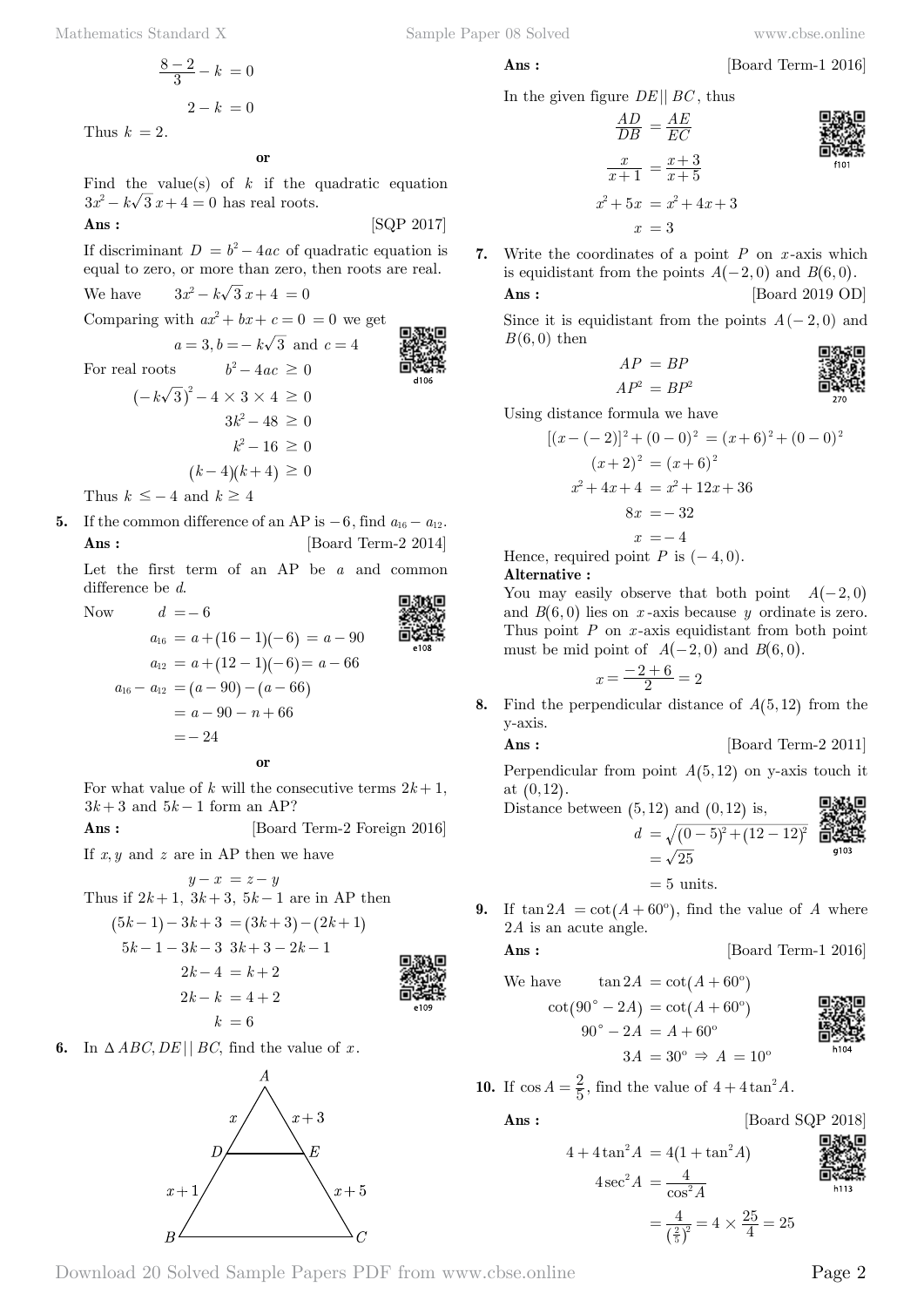**11.** If 
$$
\sin A = \frac{1}{2}
$$
, then what is the value of  $\cot A$ ?

 **Ans :**

We have  $\sin A = \frac{1}{2}$ 

$$
\frac{1}{\sin \theta}
$$

$$
\sin A = \frac{\text{Perpendicular}}{\text{Hypotenuse}} = \frac{1}{2}
$$

Now, Base =  $\sqrt{2^2 - 1^2} = \sqrt{3}$ 

So,  $\cot A = \frac{\text{Base}}{\text{Perpendicular}} = \frac{\sqrt{3}}{1} = \sqrt{3}$ Hence, the required value of  $\cot A$  is  $\sqrt{3}$ .

**12.** In the given figure, find  $\angle QSR$ .

 $\bigcirc$  60 $^{\circ}$ 

**Ans :** [Board Term-2, 2012]

Sum of the angles between radii and between intersection point of tangent is always  $180^{\circ}$ .

 $\angle$ *ROQ* +  $\angle$ *RPQ* = 180<sup>°</sup>

 $\angle ROQ = 180^{\circ} - 60^{\circ} = 120^{\circ}$ 

 $=\frac{1}{2} \angle ROQ = \frac{1}{2} \times 120^{\circ}$ 

We know that angle subtended on the centre of a circle is twice of the angle subtended on circumference of circle

Thus  $\angle QSR = \frac{1}{2} \angle ROQ$ 

 $= 60^\circ$ 

**13.** What is the name of a line which intersects a circle at two distinct points?

**Ans :** [Board Term-2 2012]

A line intersecting the circle at two distinct points is called a secant.

#### **o**

What is the perimeter of a sector of a circle whose central angle is 90º and radius is 7 cm?

**Ans :** [Board Term-2 2012]

As per question the digram is shown below.



Perimeter of the sector,

$$
p = 2r + \frac{2\pi r \theta}{360^{\circ}}
$$

 $= 2 \times 7 + 2 \times \frac{22}{7} \times 7 \times \frac{90}{360}$  $14 + 11 = 25$  cm

**14.** Volume of two spheres are in the ratio 64 : 27, find the ratio of their surface areas.

**Ans :** [Board Term-2 2012]



Ratio of their surface areas,

$$
\frac{2\pi r_1^2}{4\pi r_2^2} = \left(\frac{r_1}{r_2}\right)^2 = \left(\frac{4}{3}\right)^2 = \frac{16}{9}
$$

2

**15.** Find the mean of first odd multiples of 5.

**Ans :** [Board Term-1 2012]

The first five odd multiples of 5, according to the problem are : 5, 15, 25, 35, 45

$$
\frac{1}{2}
$$

n161

Mean 
$$
=
$$
  $\frac{5 + 15 + 25 + 35 + 45}{5}$   
 $=$   $\frac{125}{5} = 25$ 

**16.** What is the probability that a non-leap year has 53 Mondays ?

$$
Ans: \qquad \qquad [\text{Board Term-2, 2015}]
$$

There are 365 days in a non-leap year.

 $365 \text{ days} = 52 \text{ weeks} + 1 \text{ day}$ 

One day can be M, T, W, Th, F, S, S i.e. total 7 possible outcomes and only one favourable outcome.

Thus  $n(S) = 7$  and  $n(E) = 1$ *P*(53 Mondays in non-leap year)

$$
\sum_{\substack{\text{min}\\\text{min}\\\text{min}}
$$

$$
P(E) = \frac{n(E)}{n(S)} = \frac{1}{7}
$$

Two different dice are tossed together. Find the probability that the product of the number on the top of the dice is 6.

 **o**

### **Ans :** [Board Term-2 OD 2015]

Total number of possible outcomes,

 $n(S) = 6 \times 6 = 36$ 

Product of 6 are (1, 6), (2, 3), (6, 1) and (3, 2). Number of favourable outcomes,



 $n(S) = 6 \times 6 = 36$ 

$$
P(\text{Product of 6})
$$
  
 $P(E) = \frac{n(E)}{n(S)} = \frac{4}{36} = \frac{1}{9}$ 

 $\left( S\right)$ 

$$
\begin{array}{c}\n\mathbf{1} \\
\mathbf{2} \\
\mathbf{3} \\
\mathbf{4} \\
\mathbf{5} \\
\mathbf{6} \\
\mathbf{7} \\
\mathbf{8} \\
\mathbf{1} \\
\mathbf{1} \\
\mathbf{1} \\
\mathbf{1} \\
\mathbf{1} \\
\mathbf{1} \\
\mathbf{1} \\
\mathbf{1} \\
\mathbf{1} \\
\mathbf{1} \\
\mathbf{1} \\
\mathbf{1} \\
\mathbf{1} \\
\mathbf{1} \\
\mathbf{1} \\
\mathbf{1} \\
\mathbf{1} \\
\mathbf{1} \\
\mathbf{1} \\
\mathbf{1} \\
\mathbf{1} \\
\mathbf{1} \\
\mathbf{1} \\
\mathbf{1} \\
\mathbf{1} \\
\mathbf{1} \\
\mathbf{1} \\
\mathbf{1} \\
\mathbf{1} \\
\mathbf{1} \\
\mathbf{1} \\
\mathbf{1} \\
\mathbf{1} \\
\mathbf{1} \\
\mathbf{1} \\
\mathbf{1} \\
\mathbf{1} \\
\mathbf{1} \\
\mathbf{1} \\
\mathbf{1} \\
\mathbf{1} \\
\mathbf{1} \\
\mathbf{1} \\
\mathbf{1} \\
\mathbf{1} \\
\mathbf{1} \\
\mathbf{1} \\
\mathbf{1} \\
\mathbf{1} \\
\mathbf{1} \\
\mathbf{1} \\
\mathbf{1} \\
\mathbf{1} \\
\mathbf{1} \\
\mathbf{1} \\
\mathbf{1} \\
\mathbf{1} \\
\mathbf{1} \\
\mathbf{1} \\
\mathbf{1} \\
\mathbf{1} \\
\mathbf{1} \\
\mathbf{1} \\
\mathbf{1} \\
\mathbf{1} \\
\mathbf{1} \\
\mathbf{1} \\
\mathbf{1} \\
\mathbf{1} \\
\mathbf{1} \\
\mathbf{1} \\
\mathbf{1} \\
\mathbf{1} \\
\mathbf{1} \\
\mathbf{1} \\
\mathbf{1} \\
\mathbf{1} \\
\mathbf{1} \\
\mathbf{1} \\
\mathbf{1} \\
\mathbf{1} \\
\mathbf{1} \\
\mathbf{1} \\
\mathbf{1} \\
\mathbf{1} \\
\mathbf{1} \\
\mathbf{1} \\
\mathbf{1} \\
\mathbf{1} \\
\mathbf{1} \\
\mathbf{1} \\
\mathbf{1} \\
\mathbf{1} \\
\mathbf{1} \\
\mathbf{1} \\
\mathbf{1} \\
\mathbf{1} \\
\mathbf{1} \\
\mathbf{1} \\
\mathbf
$$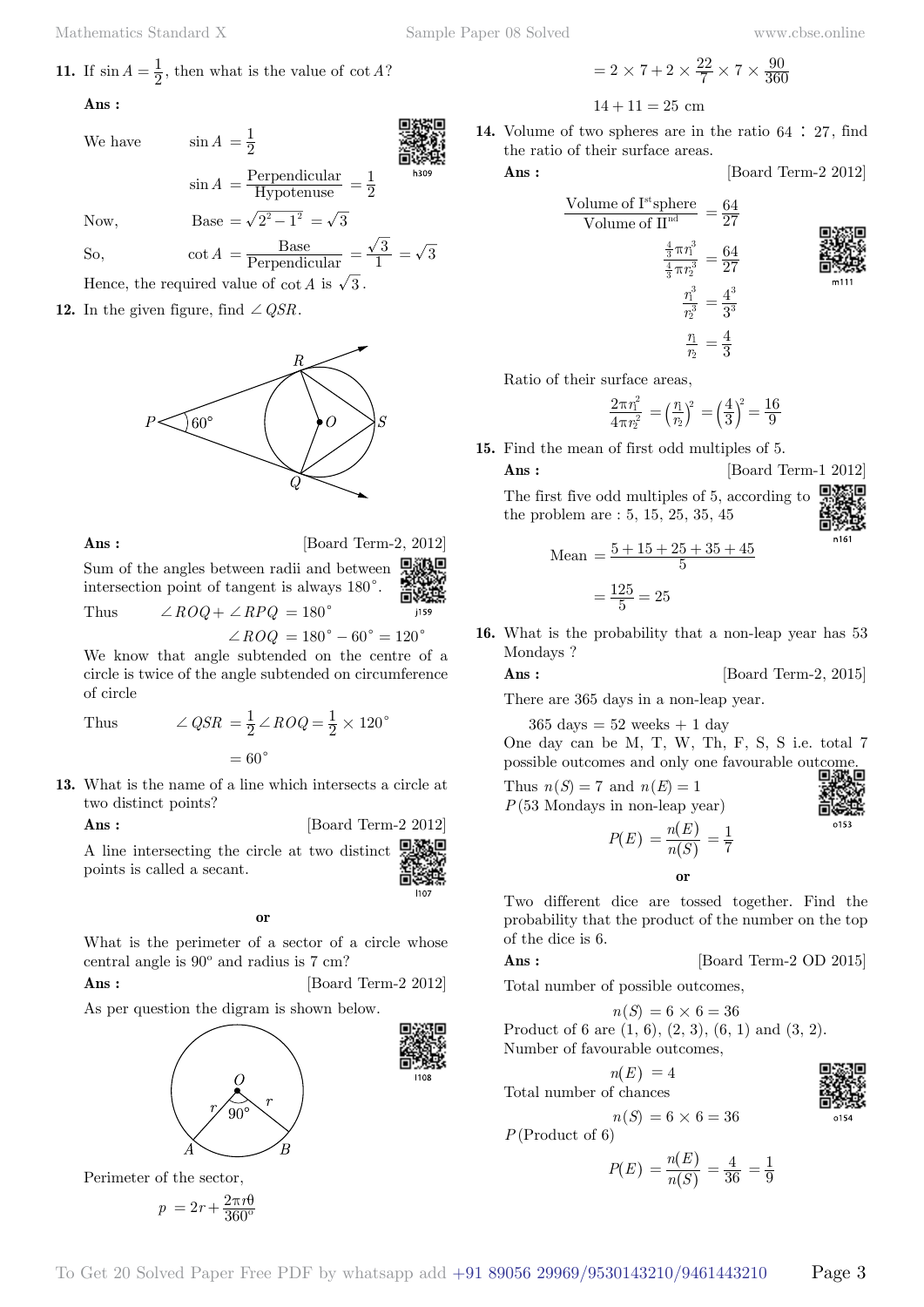## **Section II**

**Case study-based questions are compulsory. Attempt any 4 sub parts from each question. Each question carries 1 mark.**

**17.** Lavanya wants to organize her birthday party. She is very happy on her birthday. She is very health conscious, thus she decided to serve fruits only in her birthday party.



She has 36 apples and 60 bananas at home and decided to serve them. She wants to distribute fruits among guests. She does not want to discriminate among guests, so she decided to distribute fruits equally among all.

(i) How many maximum guests Shalvi can invite?

| $(a)$ 12 | (b) 120   |
|----------|-----------|
| (c) 6    | $(d)$ 180 |

- (ii) How many apples and bananas will each guest get?
	- (a) 3 apple 5 banana
	- (b) 5 apple 3 banana
	- (c) 2 apple 4 banana
	- (d) 4 apple 2 banana
- (iii) Lavanya decide to add 42 mangoes also. In this case how many maximum guests Lavanya can invite ?

| (a) 12 |  | $(b)$ 120 |
|--------|--|-----------|
| (c) 6  |  | $(d)$ 180 |

- (iv) How many total fruits will each guest get? (a) 6 apple 5 banana and 6 mangoes
	- (b) 6 apple 10 banana and 7 mangoes
	- (c) 3 apple 5 banana and 7 mangoes
	- (d) 3 apple 10 banana and 6 mangoes
- (v) If Lavanya decide to add 3 more mangoes and remove 6 apple in total fruits, in this case how many maximum guests Lavanya can invite ?
	- (a) 12 (b) 30
	- (c)  $15$  (d)  $24$

 **Ans :**

(i) In this case we need to calculate HCF  $(36, 60) =12$ . Thus fruits will be equally distributed among 12 guests.

Thus (a) is correct option.

| (ii) Out of 36 apples, each guest will get $\frac{36}{12}$ = 3 apples |
|-----------------------------------------------------------------------|
| and out of 60 bananas, each guest will get $\frac{60}{5} = 12$        |
| bananas.                                                              |

Thus (a) is correct option.

(iii) In this case we need to calculate HCF (36, 42,  $60) = 6.$ 

Thus fruits will be equally distributed among 6 guests. Thus (c) is correct option.

(iv) Out of 36 apples, each guest will get  $\frac{36}{6} = 6$ apples and out of 42 mangoes, each guest will get  $\frac{42}{6}$  = 7 mangoes, out of 60 bananas, each guest will get  $\frac{60}{6}$  = 10 bananas. Thus each guest will get  $6 + 7 + 12 = 25$  fruits.

Thus (b) is correct option.

(v) Now Lavanya has 30 apples, 60 bananas, and 45 mangoes. HCF  $(30, 45, 60) = 15$ . Thus Lavanya can invite 15 guest.

Thus (c) is correct option.

**18.** Mr. RK Agrawal is owner of a famous amusement park in Delhi. The ticket charge for the park is Rs 150 for children and Rs 400 for adult.



Generally he does not go to park and it is managed by team of staff. One day Mr Agrawal decided to random check the park and went there. When he checked the cash counter, he found that 480 tickets were sold and Rs 134500 was collected.

- (i) Let the number of children visited be *x* and the number of adults visited be  $y$ . Which of the following is the correct system of equations that model the problem ?
	- (a)  $x + y = 480$  and  $3x + 8y = 2690$
	- (b)  $x + 2y = 480$  and  $3x + 4y = 2690$
	- (c)  $x + y = 480$  and  $3x + 4y = 2690$
	- (d)  $x + 2y = 480$  and  $3x + 8y = 2690$
- (ii) How many children visited the park ?
	- (a) 250
	- (b) 500
	- (c) 230
	- (d) 460

(iii) How many adults visited the park? (a) 250 (b) 500

- (c) 230 (d) 460
- (iv) How much amount collected if 300 children and 350 adults visited the park?
	- (a) Rs 225400 (b) Rs 154000
	- (c) Rs 112500 (d) Rs 185000

(v) One day total visited children and adults together is 750 and the total amount collected is Rs 212500. What are the number of children and adults visited the park ?

(a) (700, 800) (b) (350, 400)

| (c) $(800, 700)$ |  | (d) $(400, 350)$ |
|------------------|--|------------------|
|------------------|--|------------------|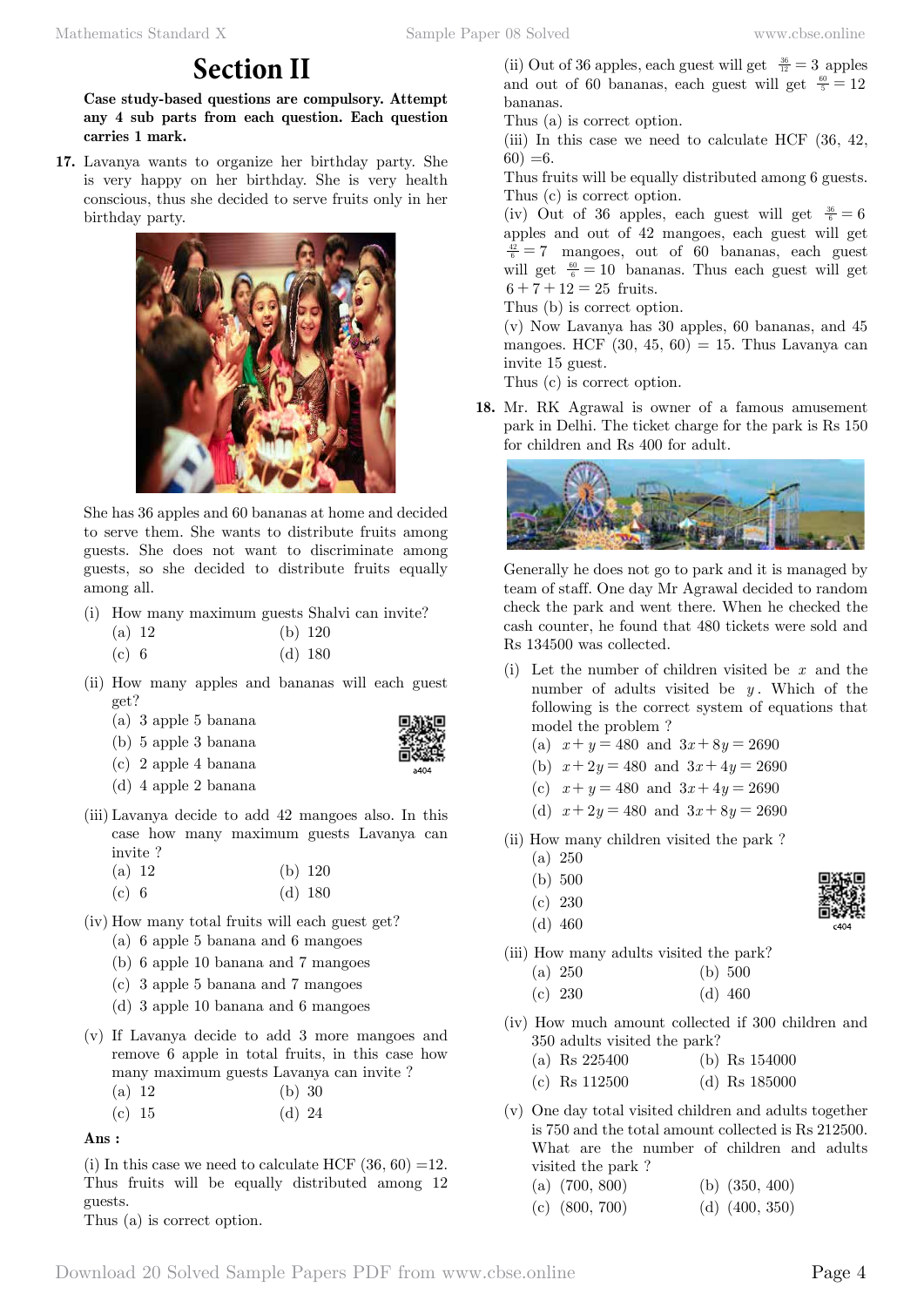### **Ans :**

(i) Since 480 people visited, we obtain  $x + y = 480$ . Collected amount is Rs 134500 thus  $150x + 400y = 134500 \Rightarrow 3x + 8y = 2690$ Thus (a) is correct option. (ii) Solving the equations  $x + y = 480$  and  $3x + 8y = 2690$  we get  $x = 230$  and  $y = 250$ Number of children attended = 230 Number of adults attended = 250 Thus (c) is correct option. (iii) Number of adults visited the park  $= 250$ Thus (a) is correct option. (iv) Amount =  $150 \times 300 + 400 \times 350 = 185000$  Rs Thus (d) is correct option. (v) Solving the equations  $x + y = 750$  and  $150x + 400y = 212500 \Rightarrow 3x + 8y = 4250$  we have  $x = 350$  and  $y = 400$ i.e Number of children  $=$  350 Number of adults  $= 400$ . Thus (b) is correct option.

**19.** Morning assembly is an integral part of the school's schedule. Almost all the schools conduct morning assemblies which include prayers, information of latest happenings, inspiring thoughts, speech, national anthem, etc. A good school is always particular about their morning assembly schedule. Morning assembly is important for a child's development. It is essential to understand that morning assembly is not just about standing in long queues and singing prayers or national anthem, but it's something beyond just prayers. All the activities carried out in morning assembly by the school staff and students have a great influence in every point of life. The positive effects of attending school assemblies can be felt throughout life.



Have you noticed that in school assembly you always stand in row and column and this make a coordinate system. Suppose a school have 100 students and they all assemble in prayer in 10 rows as given below.



|                 | (i) What is the distance between $A$ and $B$ ? |
|-----------------|------------------------------------------------|
| (a) 8           | (b) 6                                          |
| (c) $3\sqrt{3}$ | (d) $2\sqrt{3}$                                |

- (ii) What is the distance between *C* and *D* ? (a) 8 (b) 6 (c)  $3\sqrt{3}$  (d)  $2\sqrt{3}$
- (iii) What is the distance between *A* and *C* ?
- (a) 8 (b) 6 (c)  $3\sqrt{3}$  (d)  $2\sqrt{3}$
- (iv) What is the distance between *D* and *B* ? (a) 8 (b) 6
	- (c)  $3\sqrt{3}$  (d)  $2\sqrt{3}$
- (v) These 4 friends seating arrangement make a (a) square (b) rhombus
	- (c) parallelogram (d) rectangle

### **Ans :**

- (i) We have  $A(3, 4)$  and  $B(6, 7)$ .
- $AB = \sqrt{(6-3)^2 + (7-4)^2} = 2\sqrt{3}$ Thus (d) is correct option.
- (ii) We have  $C(9, 4)$  and  $D(6, 1)$ .

$$
CD = \sqrt{(9-6)^2 + (4-1)^2} = 2\sqrt{3}
$$

Thus (d) is correct option.

(iii) We have 
$$
A(3, 4)
$$
 and  $C(9, 4)$ 

 $AC = \sqrt{(3-9)^2 + (4-4)^2} = 6$ 

Thus (b) is correct option. (iv) We have  $B(6, 7)$  and  $D(6, 1)$ .

$$
BD = \sqrt{(6-6)^2 + (7-1)^2} = 6
$$

Thus (b) is correct option.

(v) We can also calculate  $BC = 2\sqrt{3}$  and  $AD = 2\sqrt{3}$ 

Here,  $AB = BC = CD = AD$ 

and  $AC = BD$ 

Thus it is a square.

Thus (a) is correct option.

**20.** Navy officer Mr. Colin is tasked with planning a coup on the enemy at a certain date. Currently he  $\Box$ is inspecting the area standing on top of the cliff. Agent Dev is on a chopper in the sky.  $\Box$ When Mr. Colin looks down below the cliff

towards the sea, he has Bhawani and Amar in boats positioned to get a good vantage point. Bhawani boat is behind the Amar boat.



Following angle have been measured : From Colin to Bhawani :  $30^\circ$ From Dev to Colin :  $60^\circ$ From Amar to Colin :  $60^{\circ}$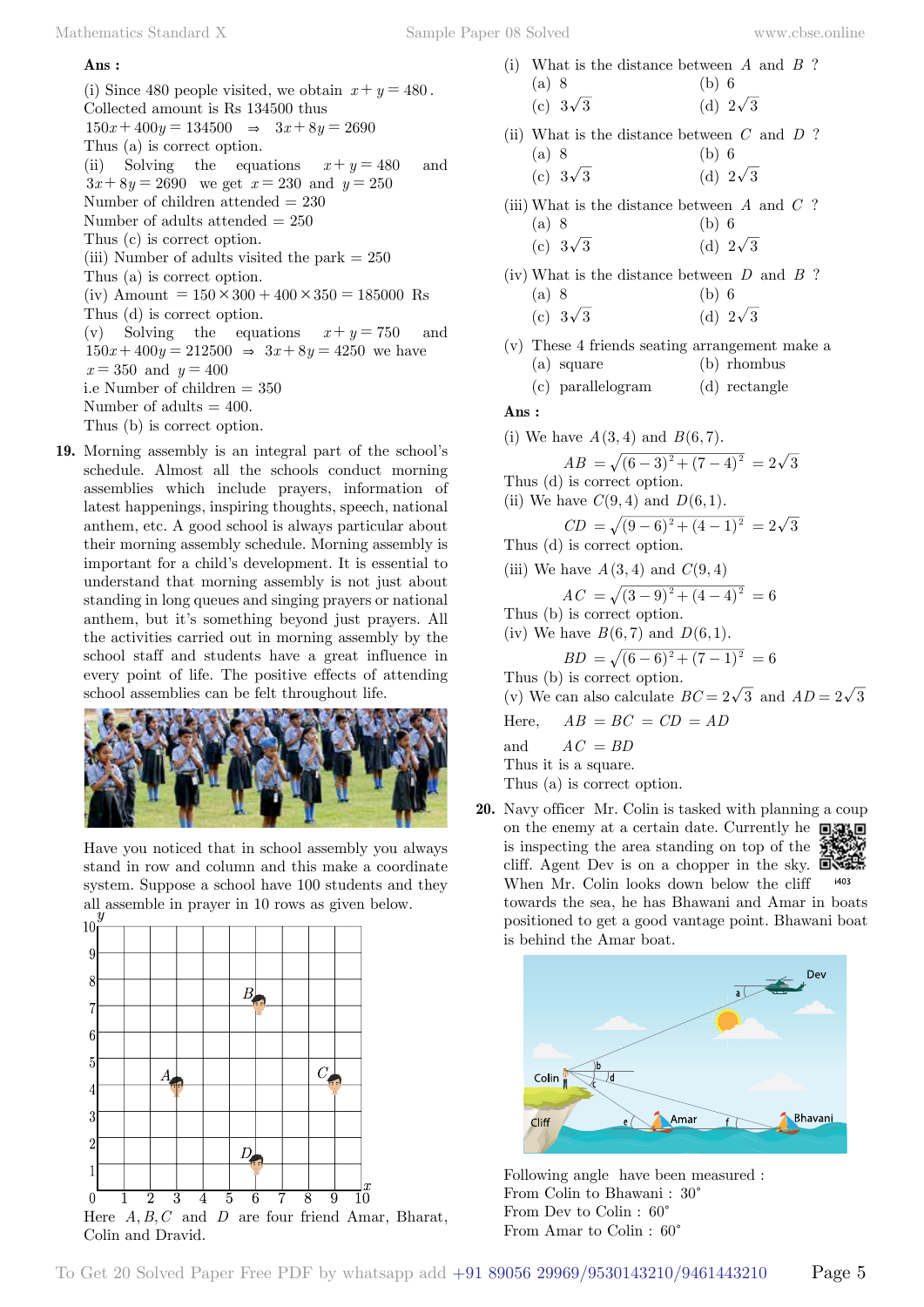- (i) Which of the following is a pair of angle of elevation?
	- (a)  $(\angle a, \angle e)$  (b)  $(\angle b, \angle e)$ (c)  $(\angle c, \angle d)$  (d)  $(\angle a, \angle f)$
- (ii) Which of the following is a pair of angle of depression?
	- (a)  $(\angle a, \angle e)$  (b)  $(\angle b, \angle e)$ (c)  $(\angle c, \angle d)$  (d)  $(\angle a, \angle f)$
- (iii) If angle of elevation of Amar to Colin is  $60^{\circ}$ , what is the distance of Amar boat from the base of hill ?

(a) 
$$
\frac{\sqrt{3}h}{2}
$$
 (b)  $\frac{h}{\sqrt{3}}$   
(c)  $\frac{2h}{\sqrt{3}}$  (d)  $\sqrt{3}h$ 

(iv) If angle of depression of Colin to Bhawani is  $30^{\circ}$ , what is the distance of Amar boat from the Bhawani boat?

(a) 
$$
\frac{\sqrt{3}h}{2}
$$
 (b)  $\frac{h}{\sqrt{3}}$   
(c)  $\frac{2h}{\sqrt{3}}$  (d)  $\sqrt{3}h$ 

- (v) If angle of depression of Dev to Colin is  $60^{\circ}$ , what is the height of Dev from base of hill ?
	- (a) *h* (b) 2*h* (c) 3*h* (d) 4*h*

 **Ans :**

(i) The angle of elevation of an object as seen by an observer is the angle between the horizontal and the line from the object to the observer's eye (the line of sight). In our case clearly  $(\angle b, \angle e, \angle f)$  are angle of depression.

Thus (b) is correct option.

(ii) If the object is below the level of the observer, then the angle between the horizontal and the observer's line of sight is called the angle of depression. In our case clearly  $(\angle a, \angle c, \angle d)$  are angle of depression. Thus (c) is correct option.

(iii) We make the figure as given below.

Here  $\angle OAC = 60^{\circ}$  is angle of elevation.



$$
\frac{h}{OA} = \tan 60^{\circ} = \sqrt{3}
$$

$$
OA = \frac{h}{\sqrt{3}}
$$

Thus (b) is correct option. (iv) Here  $\angle OBC = \angle MCB = 30^{\circ}$ 

$$
\frac{h}{OB} = \tan 30^{\circ} = \frac{1}{\sqrt{3}}
$$
  

$$
OB = \sqrt{3} h
$$
  

$$
AB = OB - OA
$$
  

$$
= \sqrt{3} h - \frac{h}{\sqrt{3}}
$$
  

$$
= \frac{1}{\sqrt{3}} (3h - h) = \frac{2h}{\sqrt{3}}
$$
  
Thus (c) is correct option

 $CM$ 

Thus (c) is correct option. (v) Here  $\angle$  *DCM* = 60<sup>°</sup>

Now, 
$$
\frac{DM}{CM} = \tan 60^{\circ} = \sqrt{3}
$$

$$
DM\ =\sqrt{3}
$$

But  $CM = OB = \sqrt{3}h$ 

Thus  $DM = \sqrt{3} \cdot \sqrt{3} h = 3h$ 

Height of Dev from Bhawani,

 $= DB = DM + MB = 3h + h = 4h$ Thus (d) is correct option.

# **Part - B**

### **All questions are compulsory. In case of internal choices, attempt anyone.**

**21.** If *p* and *q* are the zeroes of polynomial  $f(x) = 2x^2 - 7x + 3$ , find the value of  $p^2 + q^2$ . **Ans :** [ Board Term-1 2012]

We have  $f(x) = 2x^2 - 7x + 3$ Sum of zeroes  $p + q = -\frac{b}{a}$ 2  $=-\frac{b}{a}=-\left(\frac{-7}{2}\right)=\frac{7}{2}$ 2 Product of zeroes *c*  $=\frac{c}{a}=\frac{3}{2}$ Since,  $(p+q)^2 = p^2 + q^2 + 2pq$ so,  $p^2 + q^2 = (p + q)^2 - 2pq$  $=\left(\frac{7}{2}\right)^2-3=\frac{49}{4}$ 1 3 4  $=\left(\frac{7}{2}\right)^2 - 3 = \frac{49}{4} - \frac{3}{1} = \frac{37}{4}$ 

Hence  $p^2 + q^2 = \frac{37}{4}$ .

Hence.

 **o**

Find the value of  $k$  if  $-1$  is a zero of the polynomial  $p(x) = kx^2 - 4x + k.$ 

**Ans :** [ Board Term-1 2012]

We have  $p(x) = kx^2 - 4x + k$ Since,  $-1$  is a zero of the polynomial, then

$$
p(-1) = 0
$$
  
\n
$$
k(-1)^{2} - 4(-1) + k = 0
$$
  
\n
$$
k + 4 + k = 0
$$
  
\n
$$
2k + 4 = 0
$$
  
\n
$$
2k = -4
$$
  
\n
$$
k = -2
$$

Download 20 Solved Sample Papers PDF from [www.cbse.online](http://www.cbse.online) Page 6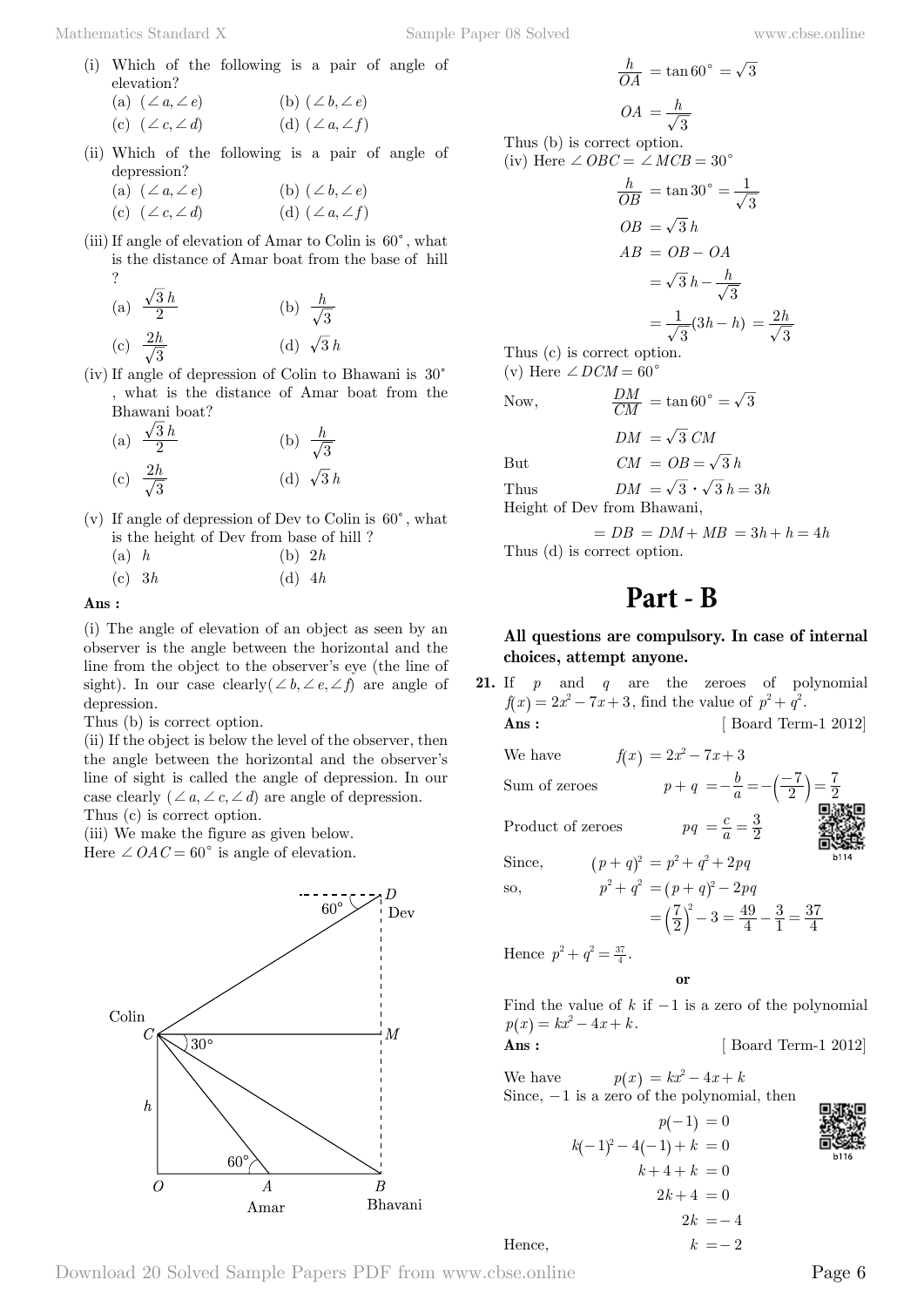**22.** Solve:  $99x + 101y = 499$ ,  $101x + 99y = 501$ **Ans :** [Board Term-1 2012, Set-55]

We have 
$$
99x + 101y = 499
$$
 ...(1)

$$
101x + 99y = 501 \qquad \dots (2)
$$

Adding equation  $(1)$  and  $(2)$ , we have

$$
200x + 200y = 1000
$$

$$
x + y = 5 \tag{3}
$$

Subtracting equation  $(2)$  from equation  $(1)$ , we get

$$
-2x + 2y = -2
$$

$$
x - y = 1 \tag{4}
$$

Adding equations (3) and (4), we have

$$
2x = 6 \Rightarrow x = 3
$$

Substituting the value of *x* in equation (3), 高岩  $c136$ we get

$$
3 + y = 5 \Rightarrow y = 2
$$
  
or

Solve the following system of linear equations by substitution method:

$$
2x - y = 2
$$

$$
x + 3y = 15
$$

**Ans :** [Board Term-1 2012]

We have 
$$
2x - y = 2
$$
 ...(1)

 $x + 3y = 15$  ...(2)

From equation (1), we get  $y = 2x - 2$  ...(3)

Substituting the value of *y* in equation (2),

 $x + 6x - 6 = 15$ 

or,  $7x = 21 \Rightarrow x = 3$ Substituting this value of  $x$  in  $(3)$ , we get

From equation (1), we have

$$
y = 2 \times 3 - 2 = 4
$$
  

$$
x = 3 \text{ and } y = 4
$$

**23.** Find the roots of the following quadratic equation :  $\frac{2}{5}x^2 - x - \frac{3}{5} = 0$ 

**Ans :** [Board Term-2, 2012 ]



$$
\frac{2}{5}x^2 - x - \frac{3}{5} = 0
$$

$$
\frac{2x^2 - 5x - 3}{5} = 0
$$

$$
2x^2 - 5x - 3 = 0
$$

$$
2x^2 - 6x + x - 3 = 0
$$

$$
x - 3 + 1(x - 3) = 0
$$

$$
(2x + 1)(x - 3) = 0
$$

Thus  $x = -\frac{1}{2}$ , 3

 $2x(x - )$ 

**24.** *ABCD* is a trapezium in which *AB* || *CD* and its diagonals intersect each other at the point *O*. Show that  $\frac{AO}{BO} = \frac{CO}{DO}$ .  $=\frac{CO}{DO}$ 

### **Ans :** [Board Term-1 2012]

As per given condition we have drawn the figure below.



In  $\triangle AOB$  and  $\triangle COD$ ,  $AB \parallel CD$ ,

Thus due to alternate angles

 $\angle OAB = \angle DCO$ 

and  $\angle OBA = \angle ODC$ 

By 
$$
AA
$$
 similarity we have

 $\triangle AOB \sim \triangle COD$ 

For corresponding sides of similar triangles we have

$$
\frac{AO}{CO} = \frac{BO}{DO}
$$
  

$$
\frac{AO}{BO} = \frac{CO}{DO}.
$$
 Hence Proved

**25.** Evaluate : 
$$
\frac{5\cos^2 60^\circ + 4\cos^2 30^\circ - \tan^2 45^\circ}{\sin^2 30^\circ + \cos^2 60^\circ}
$$

$$
Ans : \qquad \qquad [\text{Board Term-1 2013}]
$$

$$
\frac{5\cos^2 60^{\circ} + 4\cos^2 30^{\circ} - \tan^2 45^{\circ}}{\sin^2 30^{\circ} + \cos^2 60^{\circ}}
$$

$$
= \frac{5(\frac{1}{2})^2 + 4(\frac{\sqrt{3}}{2})^2 - (1)^2}{(\frac{1}{2})^2 + (\frac{1}{2})^2}
$$
  

$$
= \frac{\frac{5}{4} + 3 - 1}{\frac{1}{4} + \frac{1}{4}}
$$
  

$$
= \frac{\frac{5}{4} + 2}{\frac{1}{2}} = \frac{\frac{13}{4}}{\frac{1}{2}} = \frac{13}{2}
$$

**26.** Find the sum of the lower limit of the median class and the upper limit of the modal class :

| lasses.   | $10-$ | $20-$<br>30 | $30-$<br>40 | 40-<br>50 | $50-$<br>60 | $60-$<br>70    |
|-----------|-------|-------------|-------------|-----------|-------------|----------------|
| Frequency |       | ິ<br>υl     | r<br>ت      | 9         |             | $\Omega$<br>٠J |

$$
Ans: \qquad \qquad [\text{Board Term-1 2012}]
$$

We prepare following cumulative frequency table to find median class.

| Class                   | $10-$<br>20 | $20-$<br>30 | $30-$<br>40 | $40-$<br>50 | $50-$<br>60 | 60-<br>70 |
|-------------------------|-------------|-------------|-------------|-------------|-------------|-----------|
| Frequency               |             | 3           | 5           | 9           |             | 3         |
| Cumulative<br>Frequency |             | 4           | 9           | 18          | 25          | 28        |

We have  $N = 28$ ;  $\frac{N}{2}$  $\frac{N}{2} = \frac{28}{2} = 14$ Cumulative frequency just greater than  $\frac{N}{2}$ is 18 and the corresponding class is 40 - 50. Thus median class is 40-50.

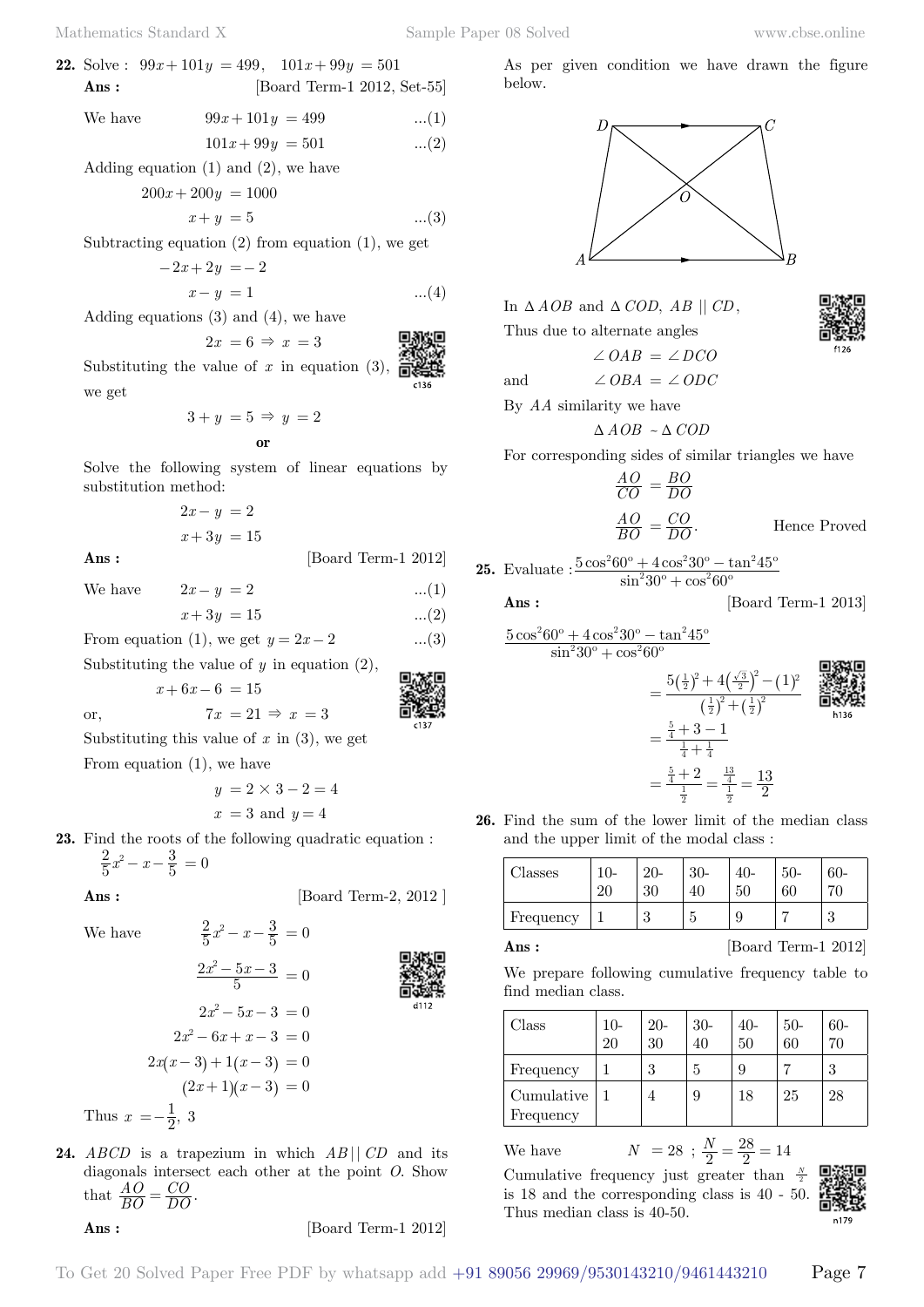Lower limit is 40 and upper limit is 5. Their sum is  $= 40 + 50 = 90$ 

**27.** If  $\alpha$  and  $\beta$  are the zeroes of the polynomial  $f(x) = 5x^2 - 7x + 1$  then find the value of  $\left(\frac{\alpha}{\beta} + \frac{\beta}{\alpha}\right)$ **Ans :** [Board 2020 OD Basic]

Since,  $\alpha$  and  $\beta$  are the zeroes of the quadratic polynomial  $f(x) = 5x^2 - 7x + 1$ ,

Sum of zeros,  $\alpha + \beta = -\left(\frac{-7}{5}\right) = \frac{7}{5}$  ...(1)

Product of zeros,  $\alpha\beta = \frac{1}{5}$  ...(2)

Now,  $\frac{\alpha}{\beta}$ 

Now,  
\n
$$
\frac{\alpha}{\beta} + \frac{\beta}{\alpha} = \frac{\alpha^2 + \beta^2}{\alpha\beta} = \frac{(\alpha + \beta)^2 - 2\alpha\beta}{\alpha\beta}
$$
\n
$$
= \frac{(\frac{7}{5})^2 - 2 \times \frac{1}{5}}{\frac{1}{5}}
$$
\n
$$
= \frac{49 - 2 \times 5}{5} = \frac{39}{5}
$$
\n
$$
\frac{3300}{3300}
$$

**28.** The  $17<sup>th</sup>$  term of an AP is 5 more than twice its  $8<sup>th</sup>$ term. If  $11<sup>th</sup>$  term of AP is 43, then find its  $n<sup>th</sup>$  term. **Ans :** [Board 2020 OD Basic]

Let *a* be the first term and *d* be the common difference.

 $n^{th}$  term of an AP,

 $a_n = a + (n-1) d$ 

Since  $17<sup>th</sup>$  term of an AP is 5 more than twice of its  $8^{\text{th}}$  term, thus

> $a + (17 - 1) d = 5 + 2 [a + (8 - 1) d]$  $a + 16d = 5 + 2(a + 7d)$ e301  $a + 16d = 5 + 2a + 14d$  $2d - a = 5$  ...(1)

Since  $11<sup>th</sup>$  term of AP is 43.

$$
a + (11 - 1)d = 43
$$
  

$$
a + 10d = 43
$$
 (2)

 $a + 10d = 43$  ...(2) Solving equation  $(1)$  and  $(2)$ , we have

 $a = 3$  and  $d = 4$ 

Hence,  $n^{th}$  term would be

$$
a_n = 3 + (n-1)4 = 4n - 1
$$

**29.** In the given figure, if  $\angle ACB = \angle CDA$ ,  $AC = 6$  cm and  $AD = 3$  cm, then find the length of  $AB$ .



| Ans:                                           | [Board 2020 SQP Standard] |          |
|------------------------------------------------|---------------------------|----------|
| In $\triangle ABC$ and $\triangle ACD$ we have |                           |          |
| $\angle ACB = \angle CDA$                      |                           | [given]  |
| $\angle$ CAB = $\angle$ CAD                    |                           | [common] |
| By AA similarity criterion we get              |                           |          |

Thus *AC*  $Now$ 

$$
\frac{AB}{AC} = \frac{BC}{CD} = \frac{AC}{AD}
$$

$$
\frac{AB}{AC} = \frac{AC}{AD}
$$

$$
AC^2 = AB \times AD
$$

$$
6^2 = AB \times 3
$$

$$
AB = \frac{36}{3} = 12 \text{ cm}
$$

 $\triangle ABC \sim \triangle ACD$ 

 **o**

If *P* and *Q* are the points on side *CA* and *CB* respectively of  $\triangle ABC$ , right angled at *C*, prove that  $(AQ^2 + BP^2) = (AB^2 + PQ^2)$ 



**Ans :** [Board 2019 Delhi]

In right angled triangles *ACQ* and *PCB*

$$
AQ^{2} = AC^{2} + CQ^{2}
$$
 ...(1)  
and  

$$
BP^{2} = PC^{2} + CB^{2}
$$
 ...(2)  
Adding eq (1) and eq (2), we get

$$
AQ^{2} + BP^{2} = (AC^{2} + CQ^{2}) + (PC^{2} + CB^{2})
$$
  
=  $(AC^{2} + CB^{2}) + (PC^{2} + CQ^{2})$ 

Thus 
$$
AQ^2 + BP^2 = AB^2 + PQ^2
$$
 Hence Proved

**30.** If  $1 + \sin^2 \theta = 3 \sin \theta \cos \theta$ , prove that  $\tan \theta = 1$  or  $\frac{1}{2}$ . **Ans :** [Board 2020 OD Standard]

We have,  $1 + \sin^2 \theta = 3 \sin \theta \cos \theta$ Dividing by  $\sin^2\theta$  on both sides, we get

$$
\begin{array}{c}\n\text{MSE} \\
\text{MSE} \\
\text{MSE} \\
\text{MSE} \\
\text{MSE} \\
\text{MSE} \\
\text{MSE} \\
\text{MSE} \\
\text{MSE} \\
\text{MSE} \\
\text{MSE} \\
\text{MSE} \\
\text{MSE} \\
\text{MSE} \\
\text{MSE} \\
\text{MSE} \\
\text{MSE} \\
\text{MSE} \\
\text{MSE} \\
\text{MSE} \\
\text{MSE} \\
\text{MSE} \\
\text{MSE} \\
\text{MSE} \\
\text{MSE} \\
\text{MSE} \\
\text{MSE} \\
\text{MSE} \\
\text{MSE} \\
\text{MSE} \\
\text{MSE} \\
\text{MSE} \\
\text{MSE} \\
\text{MSE} \\
\text{MSE} \\
\text{MSE} \\
\text{MSE} \\
\text{MSE} \\
\text{MSE} \\
\text{MSE} \\
\text{MSE} \\
\text{MSE} \\
\text{MSE} \\
\text{MSE} \\
\text{MSE} \\
\text{MSE} \\
\text{MSE} \\
\text{MSE} \\
\text{MSE} \\
\text{MSE} \\
\text{MSE} \\
\text{MSE} \\
\text{MSE} \\
\text{MSE} \\
\text{MSE} \\
\text{MSE} \\
\text{MSE} \\
\text{MSE} \\
\text{MSE} \\
\text{MSE} \\
\text{MSE} \\
\text{MSE} \\
\text{MSE} \\
\text{MSE} \\
\text{MSE} \\
\text{MSE} \\
\text{MSE} \\
\text{MSE} \\
\text{MSE} \\
\text{MSE} \\
\text{MSE} \\
\text{MSE} \\
\text{MSE} \\
\text{MSE} \\
\text{MSE} \\
\text{MSE} \\
\text{MSE} \\
\text{MSE} \\
\text{MSE} \\
\text{MSE} \\
\text{MSE} \\
\text{MSE} \\
\text{MSE} \\
\text{MSE} \\
\text{MSE} \\
\text{MSE} \\
\text{MSE} \\
\text{MSE} \\
\text{MSE} \\
\text{MSE} \\
\text{MSE} \\
\text{MSE} \\
\text{MSE} \\
\text{MSE} \\
\text{MSE} \\
\text{MSE} \\
\text{MSE} \\
\text{MSE} \\
\text{MSE} \\
\text{MSE} \\
\text{MSE} \\
\text{MSE} \\
\text{MSE} \\
\text{MSE} \\
\text{MSE} \\
\text{MSE} \\
\text{MSE} \\
\text{
$$

$$
\frac{1}{\sin^2 \theta} + \frac{\sin^2 \theta}{\sin^2 \theta} = \frac{3 \sin \theta \cos \theta}{\sin^2 \theta}
$$

$$
\frac{1}{\sin^2 \theta} + 1 = 3 \cot \theta
$$

$$
\csc^2 \theta + 1 = 3 \cot \theta
$$

$$
1 + \cot^2 \theta + 1 = 3 \cot \theta
$$

$$
\cot^2 \theta - 3 \cot \theta + 2 = 0
$$

$$
\cot^2 \theta - 2 \cot \theta - \cot \theta + 2 = 0
$$

$$
\cot \theta (\cot \theta - 2) - 1(\cot \theta - 2) = 0
$$

$$
(\cot \theta - 2)(\cot \theta - 1) = 0
$$

$$
\cot \theta = 1 \text{ or } 2
$$

$$
\tan \theta = 1 \text{ or } \frac{1}{2}.
$$
or

Prove that  $\sin \theta + \csc \theta^2 + (\cos \theta + \sec \theta)^2 = 7 + \tan^2 \theta + \cot^2 \theta$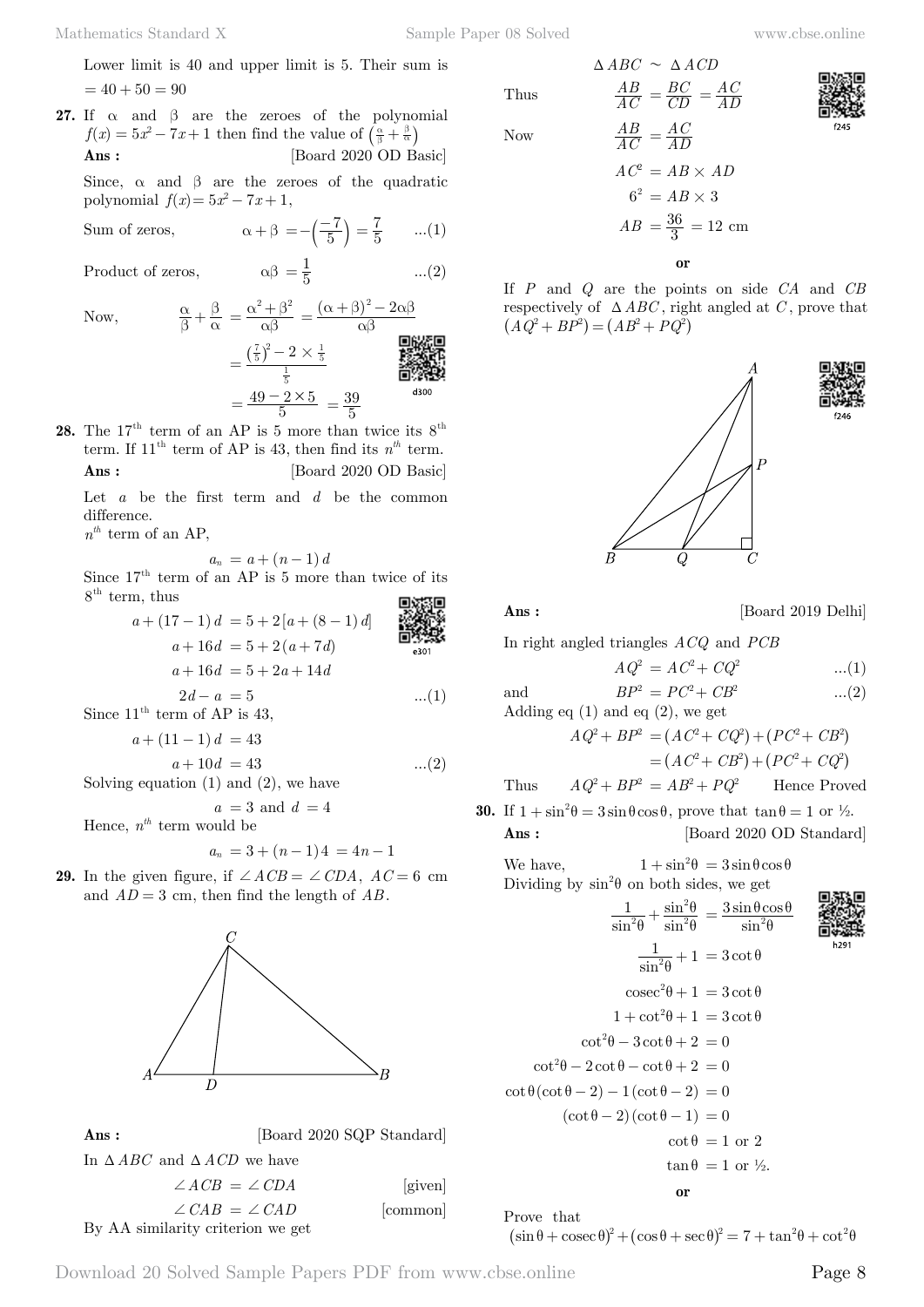**Ans :** [Board 2019 Delhi Standard]

LHS = 
$$
(\sin \theta + \csc \theta)^2 + (\cos \theta + \sec \theta)^2
$$
  
=  $(\sin^2 \theta + \csc^2 \theta + 2 \sin \theta \csc \theta) +$ 

$$
+(\cos^2\theta + \sec^2\theta + 2\cos\theta\sec\theta)
$$
  
=  $(\sin^2\theta + \cos^2\theta) + (\csc^2\theta + \sec^2\theta)$   
 $+ 2\sin\theta \times \frac{1}{\sin\theta} + 2\cos\theta \times \frac{1}{\cos\theta}$   
=  $1 + (1 + \cot^2\theta) + (1 + \tan^2\theta) + 2 + 2$ 

 $= 7 + \tan^2 \theta + \cot^2 \theta = RHS$ 

**31.** Draw a line segment *AB* of length 7 cm. Taking *A* as centre, draw a circle of radius 3 cm and taking *B* as center, draw another circle of radius 2 cm. Construct tangents to each circle from the centre of the other circle.

**Ans :** [Board Term-2 Delhi 2015]

#### **Steps of Construction :**

- 1. Draw a line segment *AB* of 7 cm.
- 2. Taking *A* and *B* as centre draw two circle of 3 cm and 2 cm radius respectively.
- 3. Bisect the line *AB* . Let mid-point of *AB* be *C* .
- 4. Taking *C* as centre draw a circle of radius *AC* with intersects the two circles at point  $P$ ,  $Q, R$ and *S* .
- 5. Join *BP*, *BQ*, *AS* and *AR*. *BP*, *BQ* and *AR*, *AS* are the required tangents.



**32.** Find the area of the adjoining diagram.



**Ans :** [Board Term-2, 2014]

The given figure is combination of one rectangle and two semicircle of same radii .

Required area,

- 回避回
- $=$  area of two semi-circles  $+$  area of rectangle  $=$  area of one circle  $+$  area of rectangle

 $= \pi r^2 + (l \times b)$ 

breadth of rectangle)  
= 
$$
\frac{22}{7} \times 7^2 + (16 \times 14)
$$
  
=  $\frac{22}{7} \times 7 \times 7 + (16 \times 14)$   
= 154 + 224 = 378 m<sup>2</sup>

**33.** The mean of the following distribution is 53. Find the missing frequency *p* :

(where *r* is radius of circle and *l* and *b* are length and

| $\gamma$ lass | $0 - 20$ | $20 - 40$ | $40 - 60$ | $ 60-80$ | $80-$<br>100 |
|---------------|----------|-----------|-----------|----------|--------------|
| Frequency     | -12      | l5        | 32        |          | 1 ດ<br>ΙJ    |

**Ans :** [Board Term-1 2011]

| Class    | $x_i$<br>(Class marks) | $f_i$                    | $f_i x_i$                        |
|----------|------------------------|--------------------------|----------------------------------|
| $0 - 20$ | 10                     | 12                       | 120                              |
| 20-40    | 30                     | 15                       | 450                              |
| 40-60    | 50                     | 32                       | 1600                             |
| 60-80    | 70                     | $\boldsymbol{p}$         | 70p                              |
| 80-100   | 90                     | 13                       | 1170                             |
|          | Total                  | $\sum f_i =$<br>$72 + p$ | $\sum f_i x_i =$<br>$3340 + 70p$ |
|          |                        |                          |                                  |

Mean,  $\overline{x} = \frac{\sum f_i x}{\sum f_i}$ 



$$
\frac{1}{2}
$$

$$
3340 + 70p = 53(72 + p)
$$
  
\n
$$
3340 + 70p = 3816 + 53p
$$
  
\n
$$
70p - 53p = 3816 - 3340
$$
  
\n
$$
17p = 476
$$
  
\n
$$
p = \frac{476}{17} = 28
$$

 $=\frac{\sum f_i x_i}{\sum f_i}$ 

 $53 = \frac{3340+1}{72+p}$ 

 $=\frac{3340+70}{72+p}$ 

*p*

**34.** Prove that opposite sides of a quadrilateral circumscribing a circle subtend supplementary angles at the centre of the circle.

 **Ans :** [Board Term-2 Foreign 2017, OD 2014]

A circle centre *O* is inscribed in a quadrilateral *ABCD* as shown in figure given below.



Since *OE* and *OF* are radius of circle,

To Get 20 Solved Paper Free PDF by whatsapp add +91 89056 29969/9530143210/9461443210 Page 9